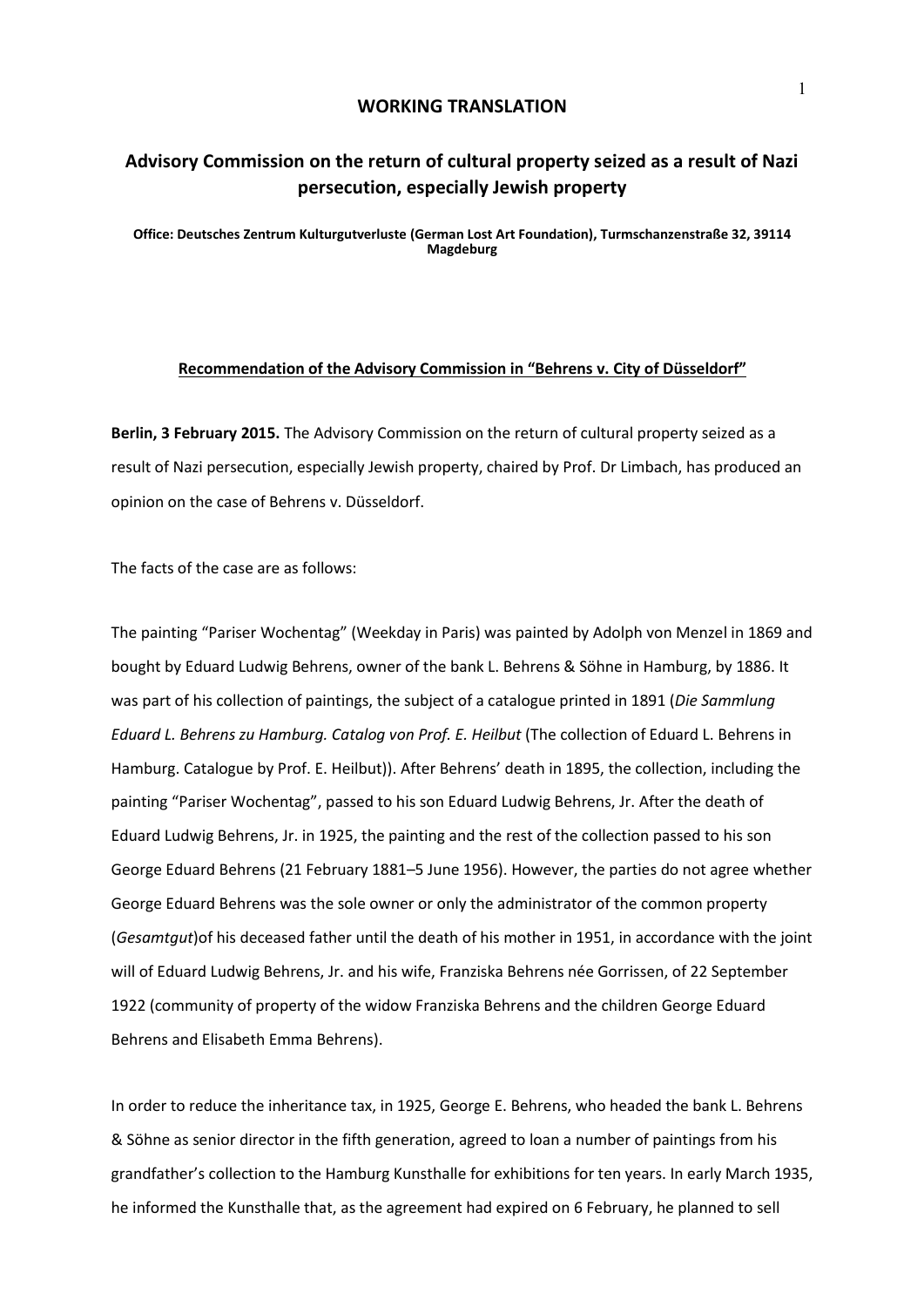some of the paintings in Germany or abroad. In response to the Kunsthalle's request, on 23 March he sent the Kunsthalle "a list of the paintings from the common property of Galerie Ed. Behrens ... which I plan to sell". Of the 33 paintings on this list, only Menzel's "Pariser Wochentag" was crossed out. Behrens wrote that if the Kunsthalle was interested in buying any of these paintings, it should contact Professor Hermann Uhde-Bernays in Starnberg, whom Behrens had charged with selling the paintings.

At about the same time or possibly earlier, the director of the Städtische Kunstsammlungen Düsseldorf (art collections of the city of Düsseldorf) was asked to buy "a major work by Menzel" for the city. On 24 July 1935, he informed the lord mayor that his "negotiations" in the matter had been successful and that he had "just" received word that "one of the most important paintings of the master", "Pariser Wochentag", "was in the possession of the Düsseldorf art dealer I commissioned to conduct the negotiations". Already on 31 July 1935, the director informed Galerie Paffrath that the lord mayor had approved the purchase of the painting for the asking price of 33,000 Reichsmarks; after the negotiations on the mode of payment were successfully concluded, the Städtische Kunstsammlungen bought the painting "Pariser Wochentag" and have displayed it ever since.

Although the owners of the bank L. Behrens & Söhne had been Protestant for several generations, according to the Nuremberg laws George E. Behrens and his sister Elisabeth Emma were considered "full Jews" (*Volljuden*) and their mother a "half-breed in the first degree" (*Mischling 1. Grades*). Following the pogrom in November 1938, Behrens was initially held in Hamburg's police prison before being deported to the Sachsenhausen concentration camp (until March 1939). He had already given up his duties at the bank L. Behrens & Söhne effective 31 May 1938; the bank was liquidated effective 31 December 1938. After paying the "taxes" levied on Jewish assets (*Judenvermögensabgabe*) and on persons leaving Germany (*Reichsfluchtsteuer*), Behrens emigrated via Belgium and France to Cuba in April 1939. His sister emigrated in 1941. After the war, both returned to Hamburg in 1950 and lived there until their deaths. Their mother survived the Nazi regime in Hamburg.

It is undisputed that George E. Behrens was a victim of Nazi terror and was subject to racist persecution, was forced to emigrate and saw his assets plundered by the Nazis. The question is whether he was no longer able to dispose freely of his property or the common property of Eduard Behrens under his management at the time he sold the painting "Pariser Wochentag" and whether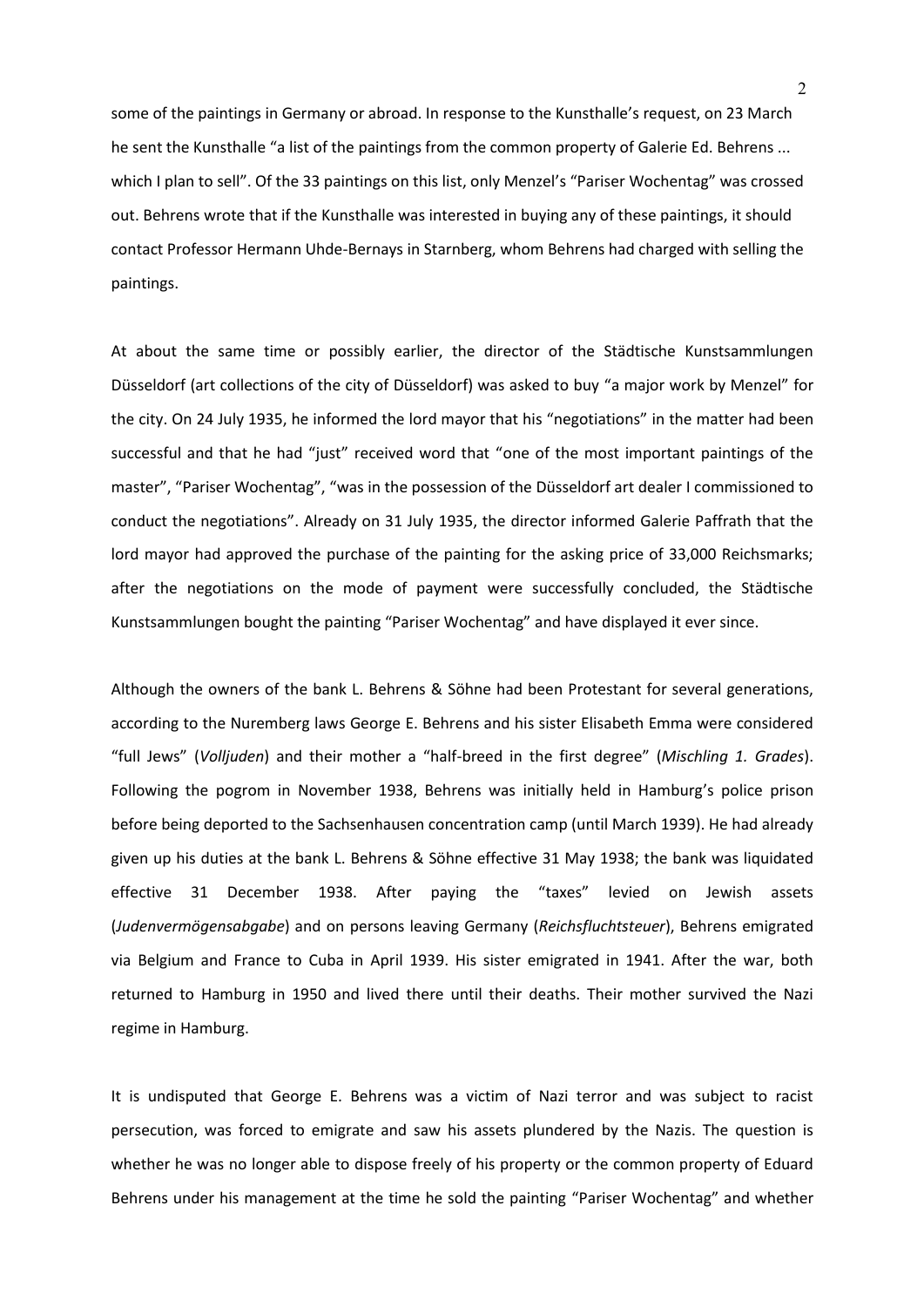he was forced by the political circumstances to act differently than he would have under other circumstances. So the dispute focuses on whether the sale of the painting constitutes a sale under duress as the result of Nazi persecution (*NS-verfolgungsbedingter Zwangsverkauf*), which would justify restitution to the community of heirs of George E. Behrens.

The community of heirs believes that the painting was sold under duress. They state that "Jewish private banks [were in] decline" already starting in spring 1933 and that "from 1933 on the bank [suffered] major losses in revenue and income". In this context, they state that Behrens lost "a total of 11 seats on the board between 1933 and 1935" and "was forced" in July 1934 to sell "the family home at Harvestehuderweg 34", for which he received "compensation by way of a settlement" in 1952. They state that, starting in autumn 1935, he tried "to establish a new economic base" by expanding the Amsterdam branch, N.V. Behrens, but was ultimately unsuccessful. This is why, they say, the painting "Pariser Wochentag" was sold under the pressure of persecution.

The heirs argue that Behrens sold the painting directly to the Düsseldorf municipal art collections, and that the Düsseldorf Galerie Paffrath, which the museum's director commissioned to look for a high-quality Menzel work, only acted as an intermediary. The heirs also argue that the contract of sale was concluded on an unspecified date after 15 September 1935, the date the Nuremberg laws were passed.

They say the sale of the painting constitutes a loss of property as the result of persecution (*verfolgungsbedingter Vermögensverlust*), because the sale price was not appropriate and it was not clear whether Behrens ever received the money or was able to dispose of it freely. The heirs say that in April 1934, an expert such as Uhde-Bernays appraised "Pariser Wochentag" at 50,000 RM, and in 1940/41 two other Menzel paintings were sold for 48,000 and 70,000 RM. Their heirs say that there is no concrete evidence that Behrens ever received the money from the sale. Based on the facts presented, the community of heirs therefore demands the restitution of the painting "Pariser Wochentag".

The city of Düsseldorf disputes that the painting was sold under duress and that the sale constitutes a loss of property. It states that the business of private Jewish banks was hardly affected in the early years of the Nazi regime. The city quotes the commemorative volume *175 Jahre L. Behrens & Söhne* (L. Behrens & Söhne 175 years on) published in 1955 as stating that "the economic upturn after 1933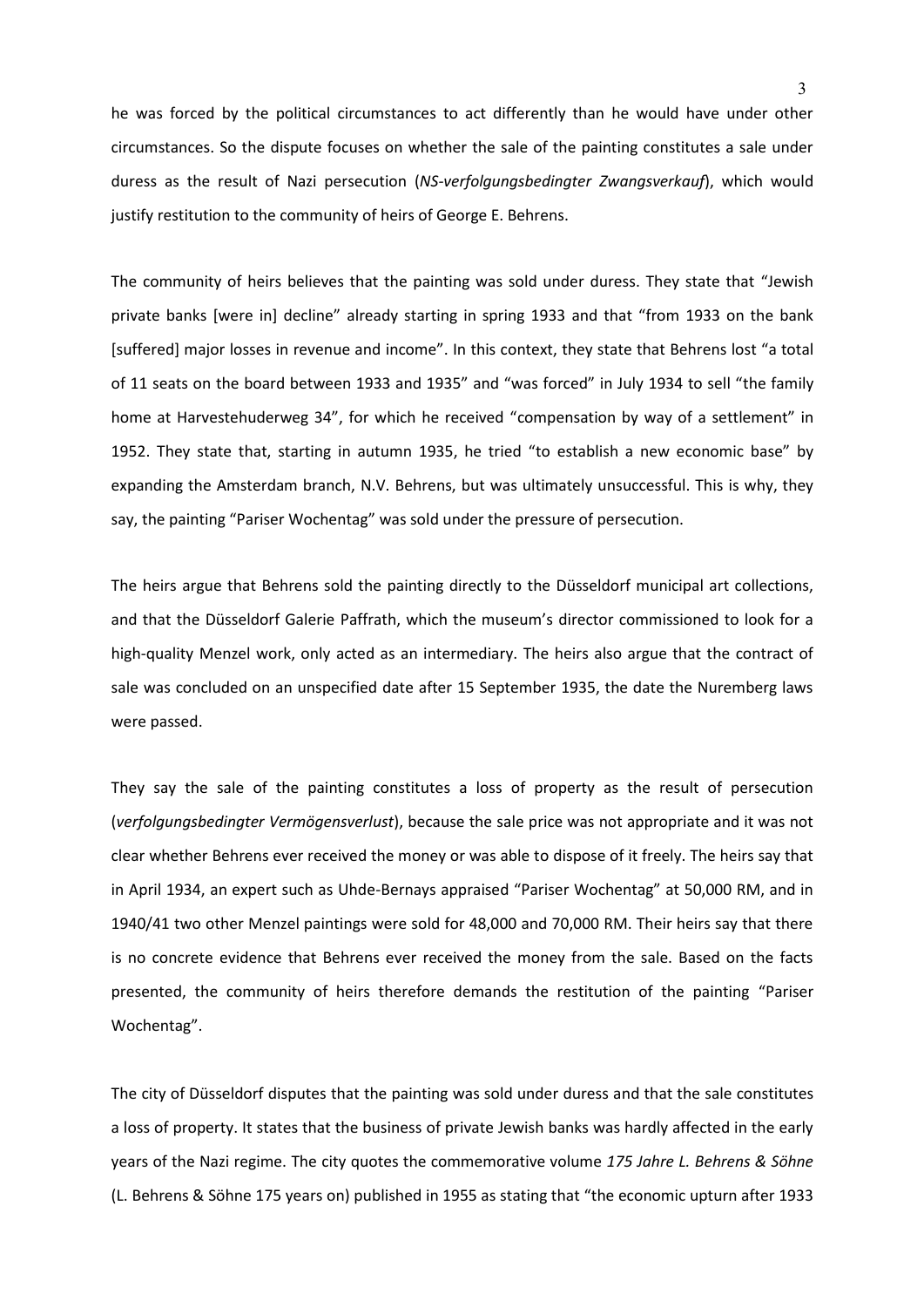initially [benefited] L. Behrens & Söhne as well". Until 1937, according to the city of Düsseldorf, the bank participated in consortia to issue bonds of the German Reich and the German Reichsbahn-Gesellschaft. The city argues that there is nothing to indicate that the sale of the property on Harvestehuderweg to the city of Hamburg in July 1934 occurred under duress as the result of Nazi persecution. In view of the bank's economic situation in spring and summer 1935, a forced sale of "Pariser Wochentag" can be ruled out, according to the city.

In the city's view, Behrens did not sell the painting "Pariser Wochentag" to the Düsseldorf municipal art collections; instead, it was sold by Uhde-Bernays on the instructions of Behrens to Galerie Paffrath in July 1935 for 30,000 RM. Galerie Paffrath then sold the painting in August or early September for 33,000 RM to the art collections of the city of Düsseldorf. The city says this is shown by the gallery's log of incoming paintings together with a sworn statement by the gallery's subsequent long-time manager, and is further confirmed by the agreement on the mode of payment when the city bought the painting: This agreement was not made with Behrens or Uhde-Bernays, but was between the city and Galerie Paffrath; according to this agreement, half of the sale price was rendered in the form of eight paintings from the city's collection. Under these circumstances, the payment process was not concluded until autumn 1937.

The city of Düsseldorf regards the sale price as appropriate, saying it was the highest price paid between 1928 and 1935 for "a Menzel work of this quality". According to the city, the price of 50,000 RM cited by Uhde-Bernays for "Pariser Wochentag" repeated an appraisal from ten years earlier in which three Menzel watercolours and/or gouaches were valued at 20–30,000 RM. The city of Düsseldorf sees no indication that the sale price was not paid to Behrens. The city is of the opinion that, had payment been denied, Behrens could have taken legal action against the buyer without difficulty at that time. The city also notes that Behrens sold another Menzel painting ("Beati possidentes") from the collection of Eduard L. Behrens to Galerie Paffrath no later than 1938.

For these reasons, the city of Düsseldorf opposes restitution of the painting "Pariser Wochentag" to the community of heirs of George E. Behrens.

After the parties were unable to achieve a consensus, they agreed to refer the case to the Advisory Commission and end their dispute in accordance with the Commission's recommendation.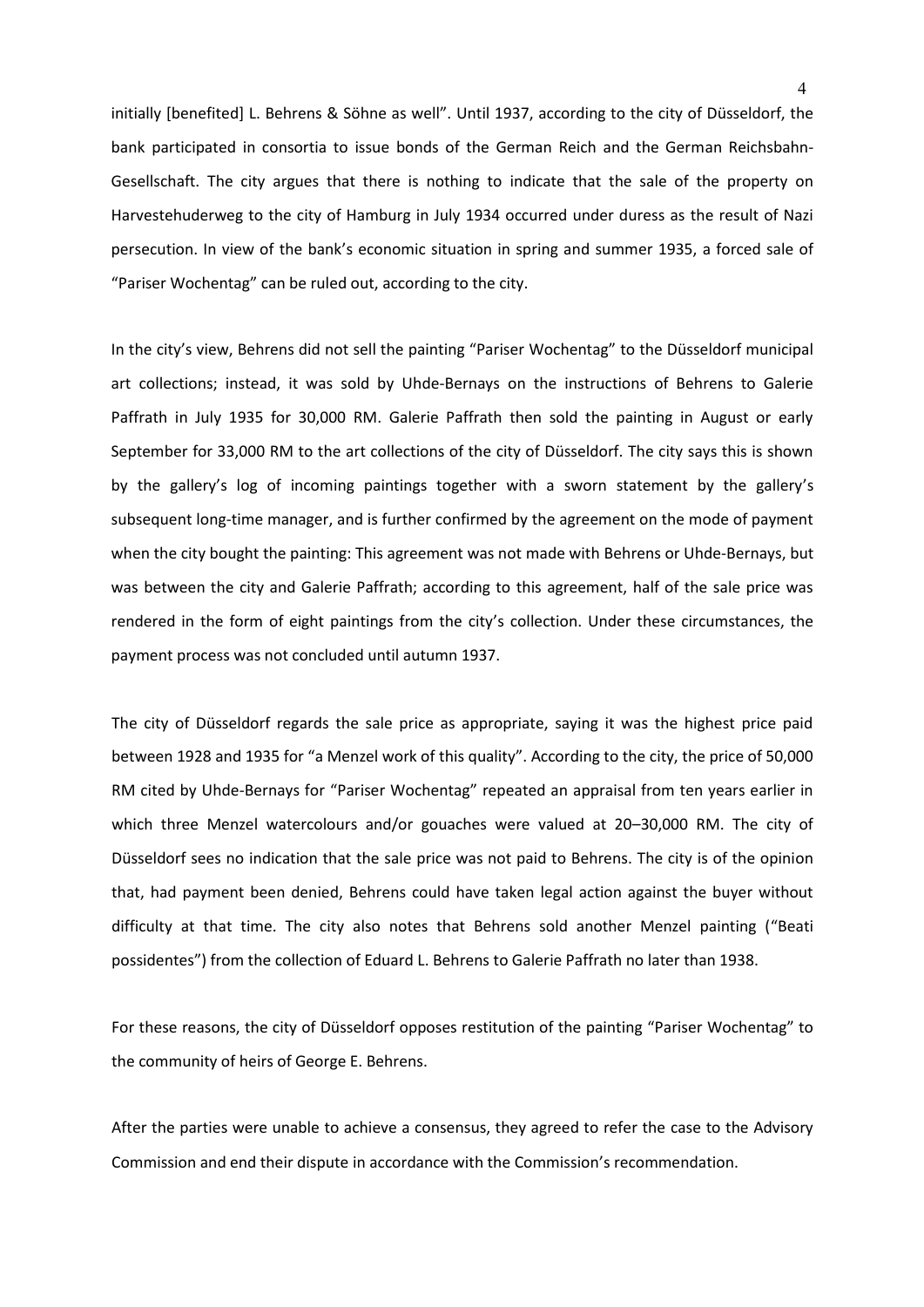After careful examination of the documents and evidence presented by the parties, the Commission has come to the conclusion that the 1935 sale of the Menzel painting "Pariser Wochentag" from the common property of Eduard L. Behrens did not constitute a loss of property as the result of Nazi persecution; it therefore cannot recommend returning the painting to the community of heirs of George E. Behrens.

The Commission acknowledges that, following the Reich Citizenship Act (*Reichsbürgergesetz*) of 15 September 1935, George E. Behrens belonged to the group of Jews and "non-Aryans" collectively persecuted on racist grounds; that he was imprisoned at a concentration camp from November 1938 until March 1939; that he was forced to liquidate his bank; and that he was forced into exile at the cost of major loss of property. However, the Commission believes that the situation for the bank and the Behrens family was different at the time the Menzel painting was sold.

There is no doubt that following the spring of 1933, there were massive anti-Semitic campaigns in Germany as well as anti-Jewish riots and a new legal situation after the "Aryan clause" was introduced, banning Jews from the civil service. However, the historical research agrees that Jewish private banks were not directly affected in the initial years of the "Third Reich". Until the end of Hjalmar Schacht's tenure as Reich Minister for Economic Affairs (*Reichswirtschaftsminister*) in 1937, the ministry wanted Jewish private banks to continue to function smoothly and successfully fended off anti-Semitic activities in this area for several years. As the global economic crisis ebbed, Jewish private banks even experienced an economic upturn, which was also documented for the bank L. Behrens & Söhne.

There is no concrete evidence that the bank L. Behrens & Söhne suffered "major losses in revenue and income" in the initial years of the Nazi regime; the community of heirs asserts such losses occurred already starting in 1933. The community of heirs states that by 1935, George E. Behrens had already lost all eleven seats on the board that he held at the end of the Weimar Republic in 1933. It also argues that the fact that compensation was granted in 1952 for the sale of the family home on Harvestehuderweg in July 1934 confirms that the sale was the result of Nazi persecution.

Neither argument is valid. Contrary to what the heirs assert, the large majority of seats on the board, namely seven, remained intact until 1935. The loss of two seats in 1932–33 and again in 1933–35 was more likely for general economic reasons than anti-Semitism. The loss of board seats therefore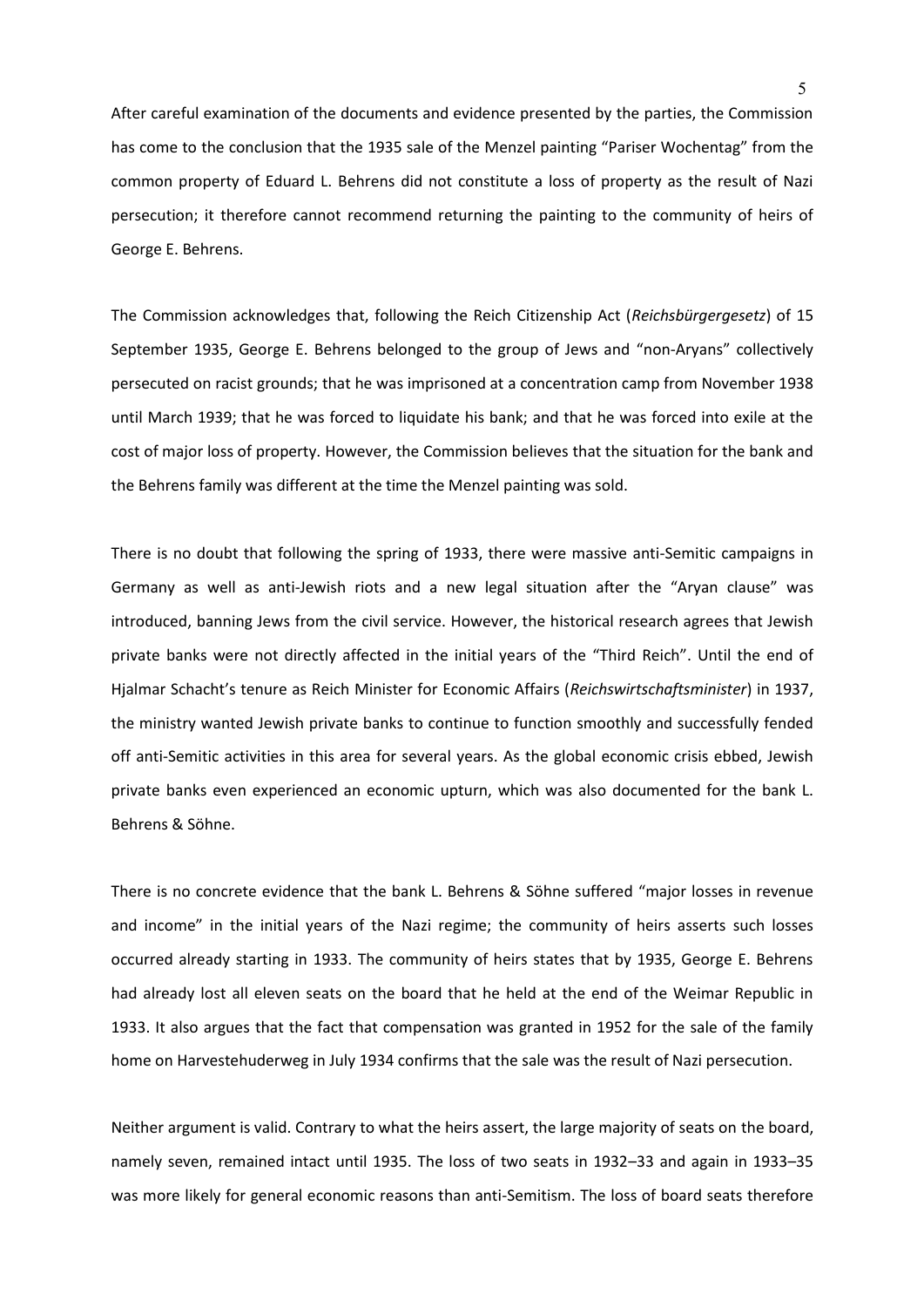cannot serve as evidence of economic duress caused by persecution prior to the Nuremberg laws. This interpretation is corroborated by the fact that the bank belonged to the consortia to issue bonds of the German Reich and the German Reichsbahn-Gesellschaft until 1937.

With regard to the property on Harvestehuderweg, the 1922 testament establishing the common property of Eduard L. Behrens stated in Section 11: "If my wife [who was guaranteed the right of residence during her lifetime] wishes to sell or after the death of my wife, the property shall be sold." Thus the administrators of the common property were instructed to sell the property, which was apparently regarded as an encumbrance on the common property, as soon as the testator's widow no longer lived there. In July 1934, the city of Hamburg paid 200,000 RM for the property. In view of the sales price alone, there is no indication that the city even attempted to apply pressure or force a sale at a reduced price on anti-Semitic grounds. However, it is correct that George E. Behrens, who had applied for restitution, in February 1952 was awarded total compensation of 30,000 Deutschmarks from the city of Hamburg for this property and another property on Harvestehuderweg. The reasons for the settlement by the regional court and the relatively low compensation amount (in 1950, Behrens and his sister were awarded 130,000 DM for the bank's office in Hermannstrasse, sold in 1940 for 400,000 RM) are not known.

In this context, the community of heirs noted that, in June 1959, an administrative officer wrote in a proposal for addressing a restitution claim lodged by one of George E. Behrens' heirs concerning the 1934 sale (mentioned in the text "only to provide a full picture") that the sale was made "for reasons of persecution, because boycott actions against the testator's bank made it questionable whether the property could be maintained". It is unclear, however, which facts or documents the author based this statement on. There is no information on "boycott actions" against the bank L. Behrens & Söhne up to summer 1934. Nor would such "boycott actions" correspond to the political and economic situation of Jewish private banks in the early phase of the Nazi regime as uncovered by the research. So it is not possible to see how George E. Behrens was "forced" by a situation of political persecution to sell the property.

According to the documents, Behrens was interested in selling, "in Germany or abroad", a number of paintings from the "Galerie Ed. Behrens" common property, including the painting "Pariser Wochentag", "as soon as the financial market situation seemed favourable" once the ten-year agreement with the Hamburg Kunsthalle expired (note on a conversation with Behrens at the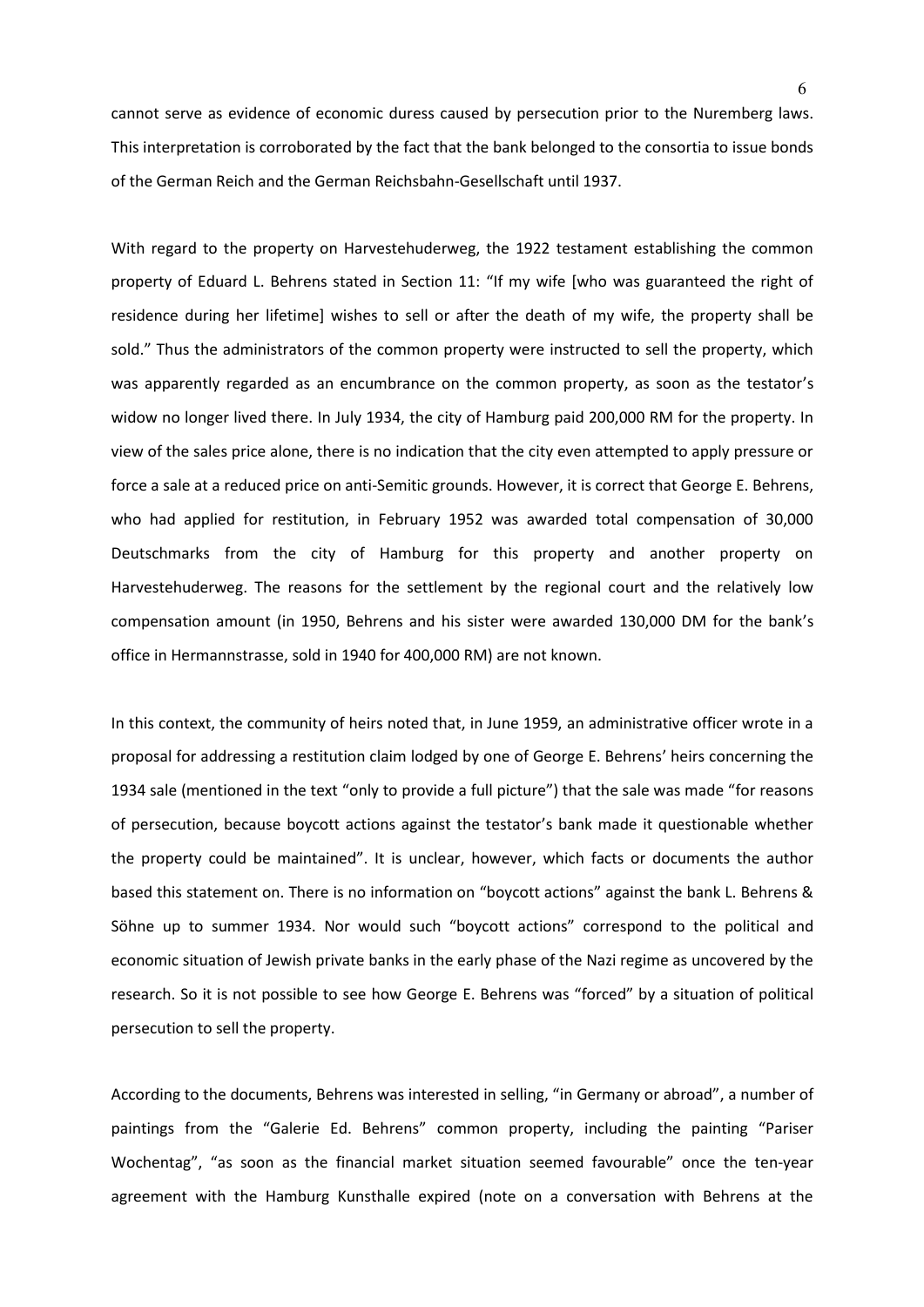Hamburg Kunsthalle dated 8 March 1935). On the list of paintings to be sold that Behrens sent the Kunsthalle on 28 March 1935, "Pariser Wochentag" was already crossed out, so it may be speculated that he was already engaged in serious negotiations with another interested buyer.

In July 1935, the painting appeared in the log of incoming paintings of the Düsseldorf Galerie Paffrath, with the price noted as "30,000" and the origin given as "G. Behrens Hamburg d[urch] Uhde Bern[ays]" (G. Behrens Hamburg via Uhde Bernays). It is undisputed that the city of Düsseldorf art collections bought the painting with the permission of the lord mayor and the responsible city official, which was issued no later than 31 July, although the exact date of the purchase is not known. Regarding the question whether the Galerie bought the painting or only took it on commission: The volume commemorating the 100th anniversary of Galerie Paffrath (*100 Jahre Galerie Paffrath*) clearly refers to the "purchase" of the painting and notes that it was then bought by the Düsseldorf art museum. Nor is it disputed that Galerie Paffrath bought a second Menzel painting from Behrens in 1938 (and did not take it only on commission).

To answer the question whether the gallery bought the painting from Behrens or only took it on commission, it is crucial that the city of Düsseldorf art collections agreed on the mode of payment for "Pariser Wochentag" not with Behrens or Uhde-Bernays, but with Galerie Paffrath. And the mode of payment agreed – only 15,000 RM was paid in cash, with the remaining 18,000 RM paid in paintings from the city of Düsseldorf art collections – would only make sense for an art dealer, not for a seller in the process of dissolving a collection. So there is every indication that Behrens (via Uhde-Bernays) sold the painting to Galerie Paffrath in July 1935, which then sold it in the following weeks (or months) at a premium of 10% to the city of Düsseldorf art collections. The date that Behrens sold the painting is important, as it was clearly before 15 September 1935, the date on which the Nuremberg laws were passed.

If one assumes, as does the community of heirs, based on the collective persecution of George E. Behrens, that the painting was sold under duress and thus constitutes a loss of property as the result of Nazi persecution, this assumption is contradicted by the fact that Behrens received an appropriate price for the painting and was able to freely dispose of this sum.

The Commission believes that 30,000 RM sale price for "Pariser Wochentag" was in line with the market situation at the time and was thus appropriate. Another indication of this is the fact that the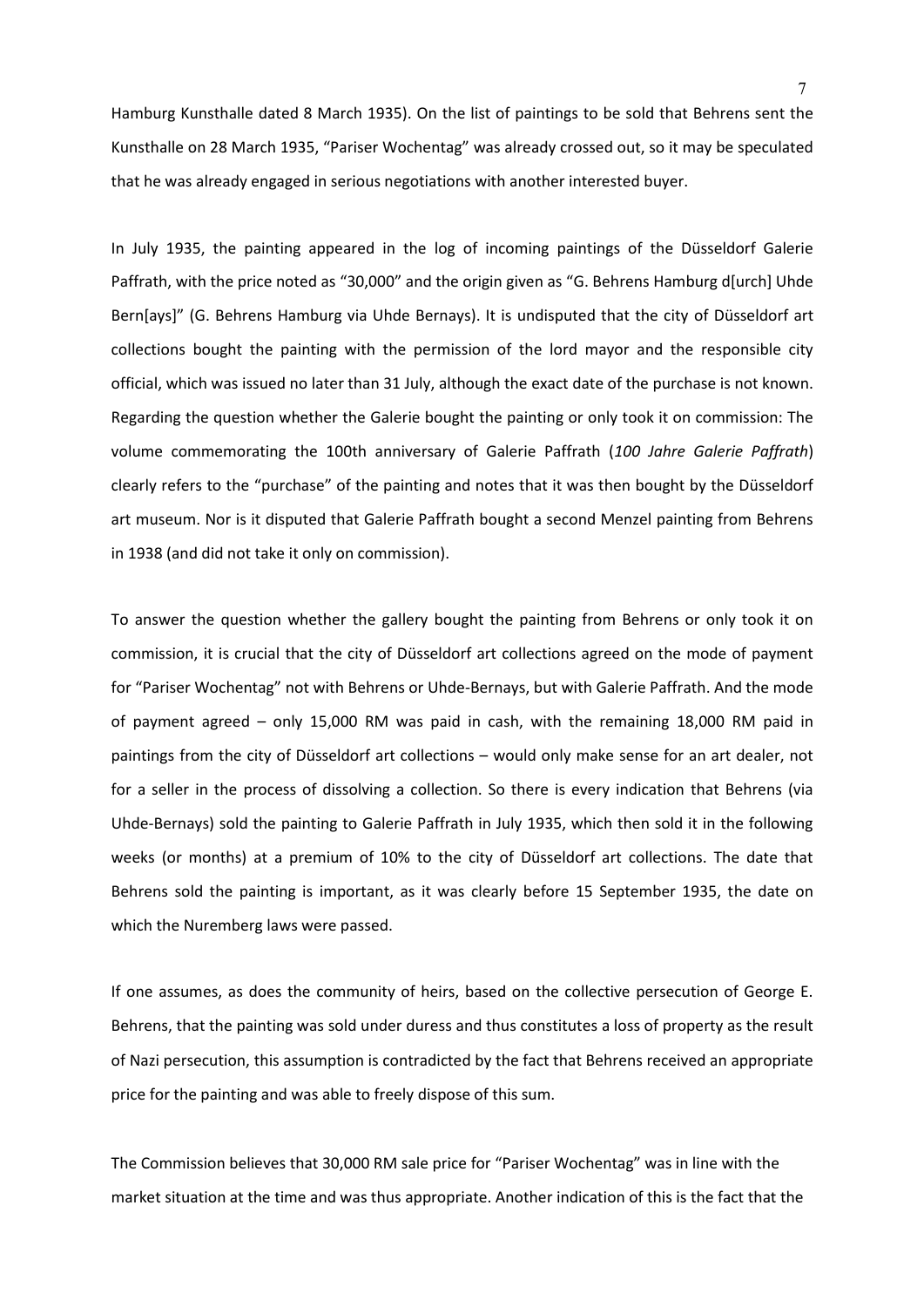sale was relatively rapid and the seller did not wait for better offers. The higher prices for "Pariser Wochentag" and two other Menzel paintings cited by the community of heirs do not contradict this assessment, because the price of 50,000 RM given by Uhde-Bernays was explicitly based on an appraisal made ten years earlier, during a period of stabilization in the Weimar Republic, under much different market conditions. And market conditions for Menzel paintings were also better in 1940/41, when Germany seemed to be winning the war. We therefore do not find that the sale of "Pariser Wochentag" constitutes a loss of property.

The remaining question is whether George E. Behrens received the sale price and was able to freely dispose of the amount. It is true that no receipts exist. But there are no indications that Galerie Paffrath did not pay. In the summer of 1935, an art gallery could not have afforded not to pay for a painting sold by the owner of a large, well-known collection, and at that time Behrens could have taken legal action without difficulty against someone who did not pay on time. If Galerie Paffrath had not paid, the city of Düsseldorf would doubtless not have paid the full price to the gallery in the subsequent years. Nor is there any doubt that Behrens was still able to freely dispose of the money in 1935. The sale was conducted properly.

The overall result of the individual steps in the examination is therefore that the community of heirs' claim for restitution cannot be granted because the sale of the painting "Pariser Wochentag" did not constitute a loss of property as the result of Nazi persecution.

The task of the Advisory Commission is to mediate in case of disputes between the parties presently in possession of cultural goods and their former owners or the heirs of the latter, if both parties so desire. The Commission can issue an ethically grounded recommendation for resolving the dispute. Former Federal President Dr Richard von Weizsäcker, former President of the German Bundestag Professor Dr Rita Süssmuth, former President of the Federal Constitutional Court Professor Dr Jutta Limbach, legal scholar Dr Hans Otto Bräutigam, legal philosopher Professor Dr Dr Dietmar von der Pfordten, historian Professor Dr Reinhard Rürup, art historian Professor Dr Wolf Tegethoff and philosopher Professor Dr Ursula Wolff have agreed to serve as honorary members of the Commission.

The Deutsches Zentrum Kulturgutverluste (German Lost Art Foundation) is the office of the Advisory Commission and point of contact for those submitting claims.